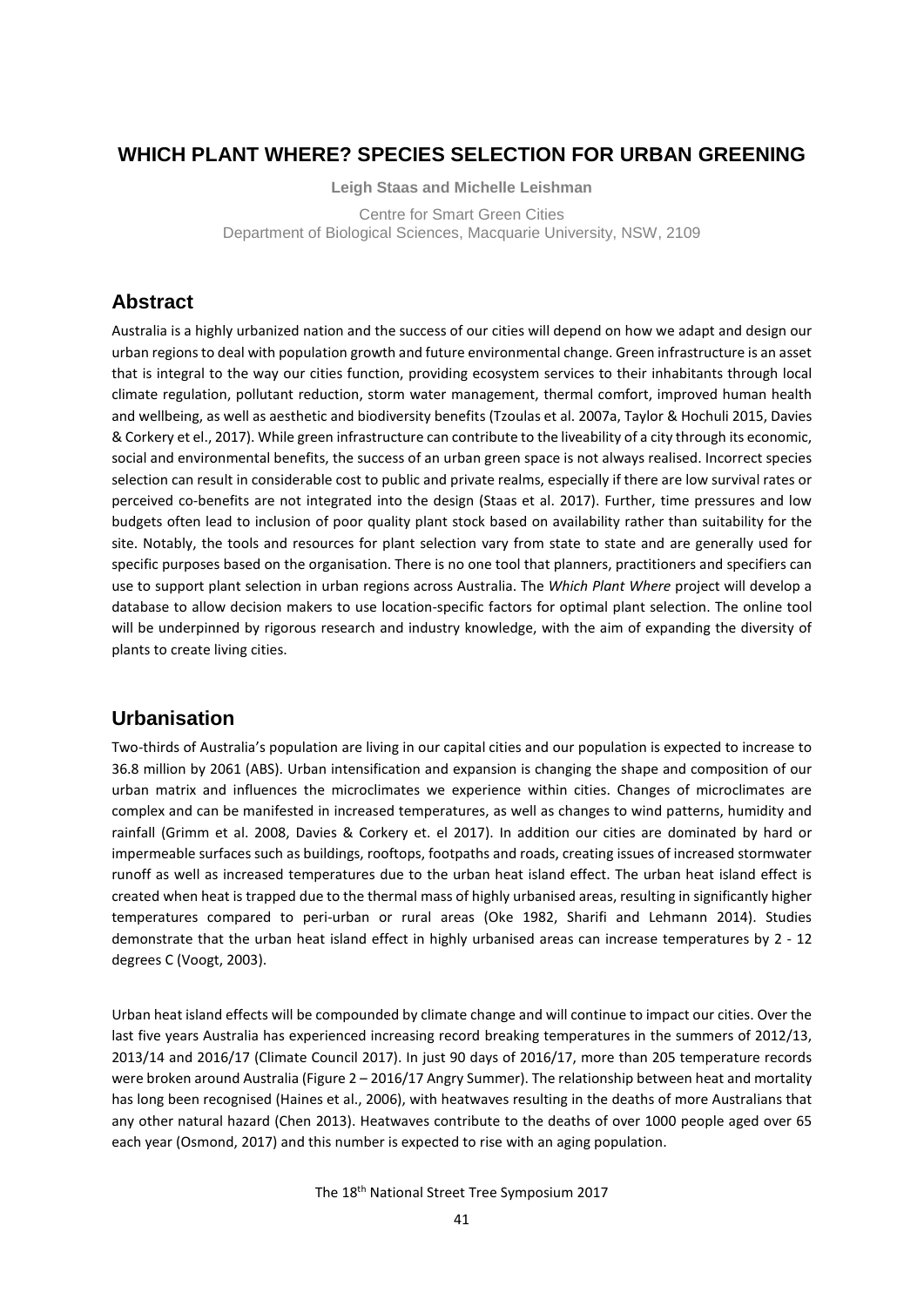

**Figure 1** - Differences between day-night surface temp and air temp in typical land use types (Osmond & Sharifi 2017)



**Figure 2** - 2016-2017 Angry Summer (Climate Council 2017)

The 18th National Street Tree Symposium 2017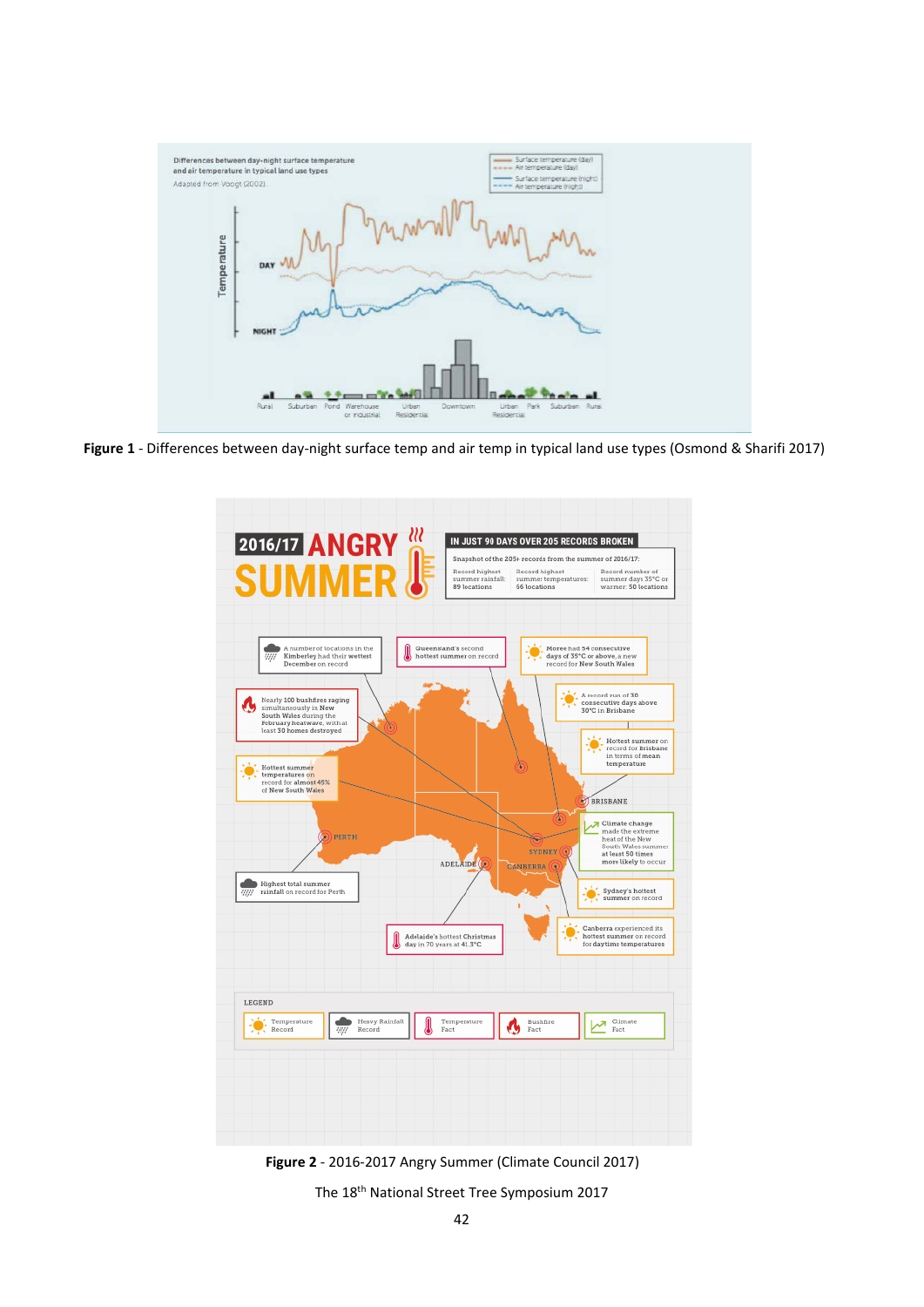Urban development significantly modifies hydrological systems in urban areas. Changes to the natural environment, such as creek channelization, increased impervious surfaces and topographic modification, result in changes to the quantity, speed and direction of storm water (Barbosa et al. 2012, Davies et al. 2017). As urbanisation continues, and impervious surface cover increases, flash flooding and increased levels of urban stormwater runoff become more likely (Walsh et al. 2012). Given that the majority of Australian cities are situated on or near watercourses, stream health will become compromised (Walsh et al. 2007). Stormwater quality is affected by pollutants such as solids, heavy metals, nutrients, pathogenic microorganisms and organic micro-pollutants (Barbosa et al. 2012).

## **Green infrastructure**

Urban greening plays a significant role in contributing to temperature regulation in urban areas and can moderate and cool the microclimate through shading and evapotranspiration by humidifying the air. Informed selection and strategic placement of trees and green infrastructure can provide dense canopies to reduce the urban heat island effect and reduce air temperatures by between 2 ̊C and 8 ̊C (Pitman & Ely 2015, Norton et al. 2015, Davies & Corkery et. el. 2017). Based on the relationship between the ambient weather conditions and heat related mortality rate, it is estimated that a 10% increase in surface reflectivity from urban vegetation coverage can result in an average 7% reduction in mortality during heat waves (Kalkstein et al. 2014).

Several types of green infrastructure have emerged for the purpose of stormwater management including raingardens, bioswales and green roofs. Much research has gone into the impact of different design considerations, including plant performance, that affect water management outcomes of these spaces (Berndtsson 2010). Green infrastructure has been a popular solution for water management due to its multifunctional capacity (Lovell and Taylor 2013) – e.g. vegetated water retention basins can also be places for recreation or social meeting places within cities.

Green infrastructure is the network of green spaces and water systems that deliver multiple environmental, economic and social values and benefits to urban communities. These benefits include health and wellbeing, cooling the environment, mitigating flooding, improving air quality and enhancing biodiversity and ecological resilience.

The co-benefits of green infrastructure are increasingly being realised and there is increasing evidence that supports green infrastructure as a means for mitigating the impacts of climate change. In order to maximize the economic and social return of our natural assets there needs to be an integrated approach to planning, design, construction and maintenance phases of urban greening. A key issue for the development and implementation of successful green infrastructure is the suitable selection of plant species. Many urban plantings have low survival (Monterusso et al. 2005, Durman and Rowe, 2007, Thuring et al. 2010) or poor performance (MacIvor and Lundholm 2011), resulting in reduced outcomes for green infrastructure.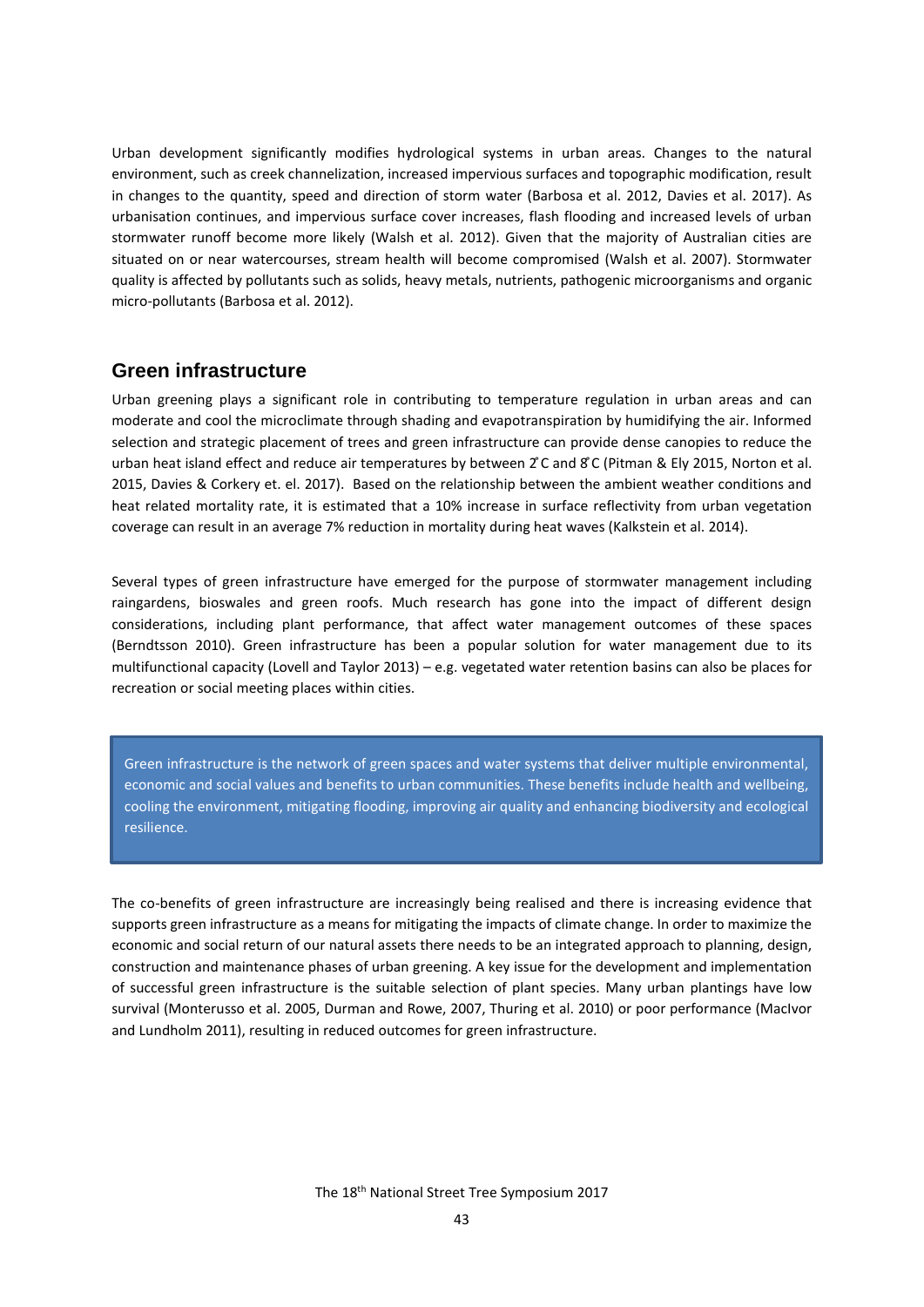

**Figure 3 -** Economic, social and environmental benefits of green infrastructure

# **Which Plant Where project**

The Which Plant Where project (WPW) is a five-year program that brings together a consortium of researchers, government agencies, industry partners, nursery and turf growers to facilitate sustainable green cities across Australia. Throughout the life of the project, selected species will undergo rigorous testing in laboratories and in real-world settings across Australia, with the aim of creating confidence for growers and practitioners about which plant they should use where, when and why.

As part of our research agenda and consultation, the research team will:

- identify climatic tolerances and traits of the selected species and build spatial maps of suitable areas for planting under current and future climates.
- **EXED** assess success and failures of urban plantings across a range of contexts and regional areas.
- assess the selected species for heat and drought tolerance in the context of soil and moisture availability.
- combine the research data obtained into an online interactive tool with supporting guidelines to guide species selection for urban plantings across Australia

The 18<sup>th</sup> National Street Tree Symposium 2017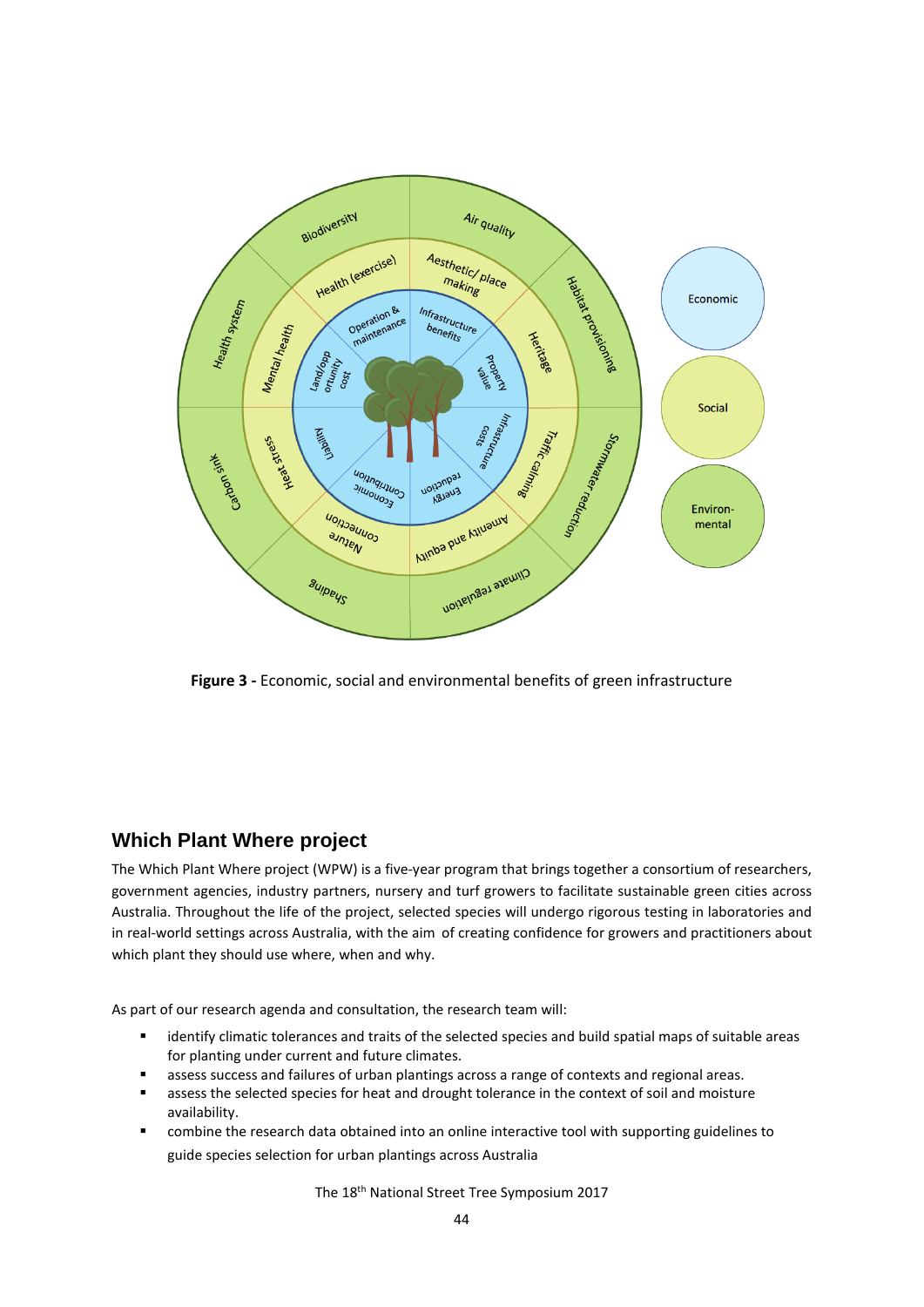### **Stakeholder engagement**

The success of this project requires collaboration across sectors and the project team has undertaken intense consultation with key stakeholders. A national roadshow was held during the beginning of 2017 to promote the project, engage with stakeholders, receive guidance on industry needs and to ensure our project remains relevant to the needs of the nursery and turf industries. Workshops were held in Melbourne, Adelaide, Brisbane, Perth and Sydney. These workshops attracted over 111 people from 86 organisations, bringing together a diverse group of stakeholders including nursery and turf growers, practitioners, developers, landscape planners and designers, as well as state and local government representatives.

## **Key findings from the roadshow workshops**

Plant selection decisions for urban spaces are complex and continually influenced by multiple factors depending who is making the selection. There were however consistent themes that arose in every workshop and the most common factors influencing species/plant selection for an urban space include:

- Professional experience
- **Nursery stock availability**
- $\overline{\phantom{a}}$  Cost
- Ongoing maintenance considerations
- Site location and size often competing against existing services/infrastructure (e.g. water, sewerage, power lines), the built environment and limited land availability
- Aesthetics such as "order" and/or "uniformity"
- Plant size, shape, form and purpose windbreaks, shading, biodiversity, health and wellbeing, crime prevention
- Master plans of a local council
- Current trends and cultural values

Numerous successful urban spaces were identified in all major cities, most of which was attributed to correct species selection, well thought out planning, good site condition and preparation and ongoing maintenance regimes. Inversely, participants identified that if there is a disconnect between the design, construct and maintenance process, success of an urban green space is either limited or may lead to failure. There are various points at which failure becomes imminent:

**Tender phase:** cost of the initial design may be too expensive and selected plants are replaced with cheaper lower quality plants.

**Construction phase**: removal of good quality top-soil, soil compaction, restricted growth space.

**Planting phase:** availability of stock in nurseries, wrong soils used, species/plant substitution due to overspend on project.

**Maintenance phase**: in the past, plantings were generally watered for the first year. This is now being extended to up to 3 years to ensure the plants survive.

It is important to note that the success or failure of an urban green space is not necessarily defined by whether a species survives or not, but rather if the right plant has been used for the context of the site. Many participants highlighted that a site could be deemed unsuccessful if the species selected does not provide multiple benefits. For example, shrubs planted along roads may be successful if measured by survival, but unsuccessful if success is measured in terms of providing enough shading for temperature mitigation.

Workshop participants also identified ongoing tensions that arise during this decision making process, for example the competition between grey infrastructure and green infrastructure, the lack of professional knowledge during the construction phase and the difference between aesthetically pleasing species for the public versus council maintenance requirements. This too can influence species selection and success of a site.

The 18<sup>th</sup> National Street Tree Symposium 2017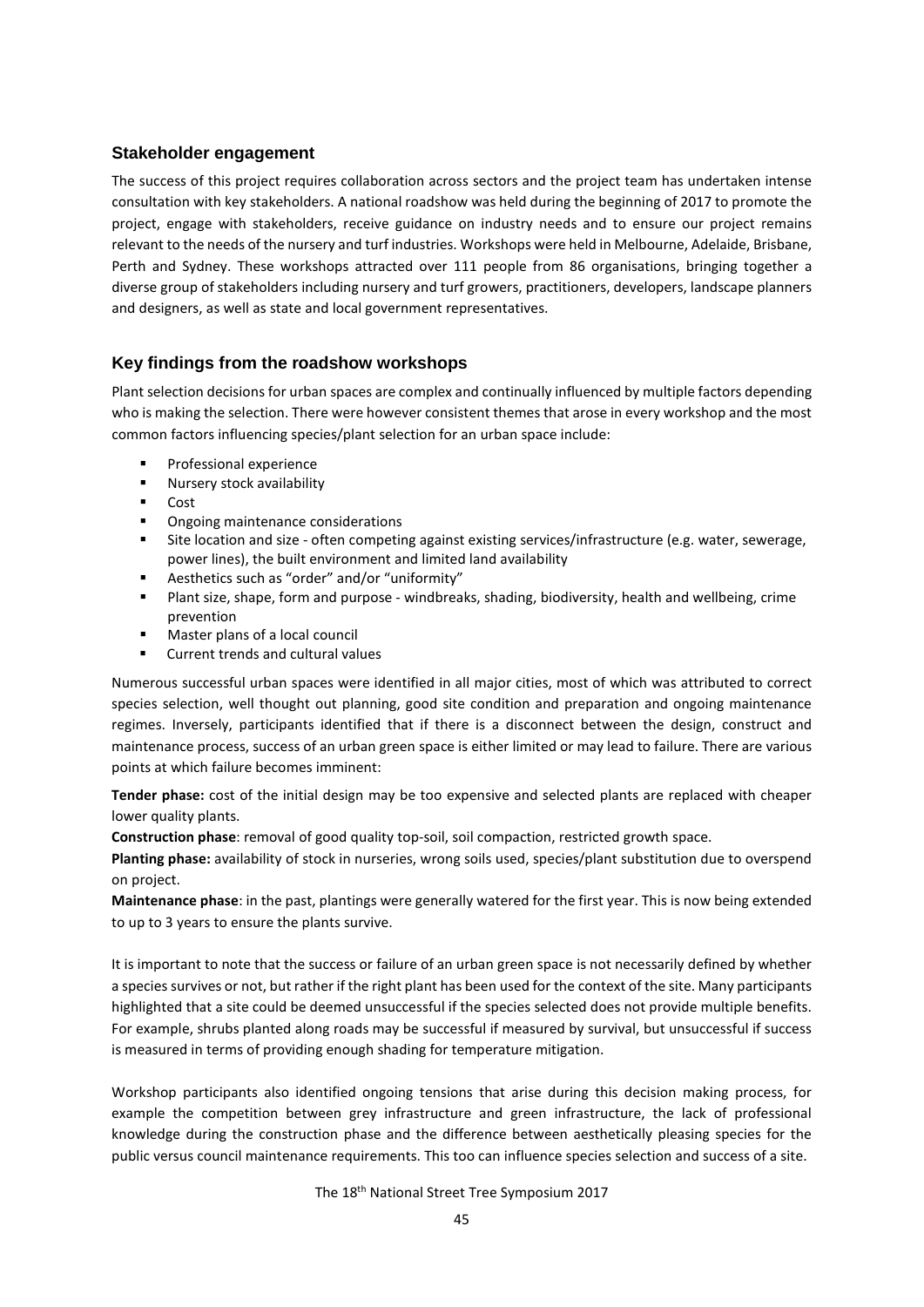All workshop participants agreed that demonstration sites provide an outstanding opportunity for collaboration and engagement, including trialling of different species to measure performance in the landscape. They are also an important part of public education and engagement. There should be a focus on the site, its use and its overall function. When asked to identify what would constitute a good demonstration site, the following attributes were suggested:

- Street trees and urban forest
- **Urban open space and parks**
- Urban renewal sites
- New housing development sites
- **Transport corridors, including roads, rail and nature strips**
- **Green roofs and walls**
- **Scientific complexity vs aesthetic**
- **Passive irrigation and water sensitive urban design**

Participants of the workshops were asked about the tools and resources they use for species selection in urban spaces. Some of the most common tools that are used include:

- Google
- Websites such as PlantSelector+, iTree,
- Australian Plant Society (Australia)
- **Specifying Trees**
- **Books, including international, national and local**
- Local council list
- **Expert advice**
- Nursery websites
- **Local guides and fact sheets**

Notably there was no one tool that was used for plant selection and more often than not tools and resources varied from state to state. This demonstrates the need for an online tool that can be used across Australia.

### **Which Plant Where project outline**

The Which Plant Where project is a consortium of researchers from Macquarie University, Western Sydney University and NSW Office of Environment & Heritage, working with Hort Innovation Australia. The project consists of three separate but interlinking modules that form the evidence-base for the development of an online species selection tool for urban green spaces.

#### **Module 1: Species attributes and climatic tolerance**

To be able to predict which species will be most resilient in urban settings we need to understand both their traits and climatic tolerances. Plant traits are the physiological, phenological, and morphological adaptations which underpin their ecological strategies and performance. For example, leaf size and plant growth form can determine the amount of shade provided by a street tree, whilst also being a useful indicator of the potential water use needs in drier environments. This illustrates how we might use the traits of species to filter potential horticultural species to specific urban settings, providing a data-driven process for deciding where to put which plant, and why.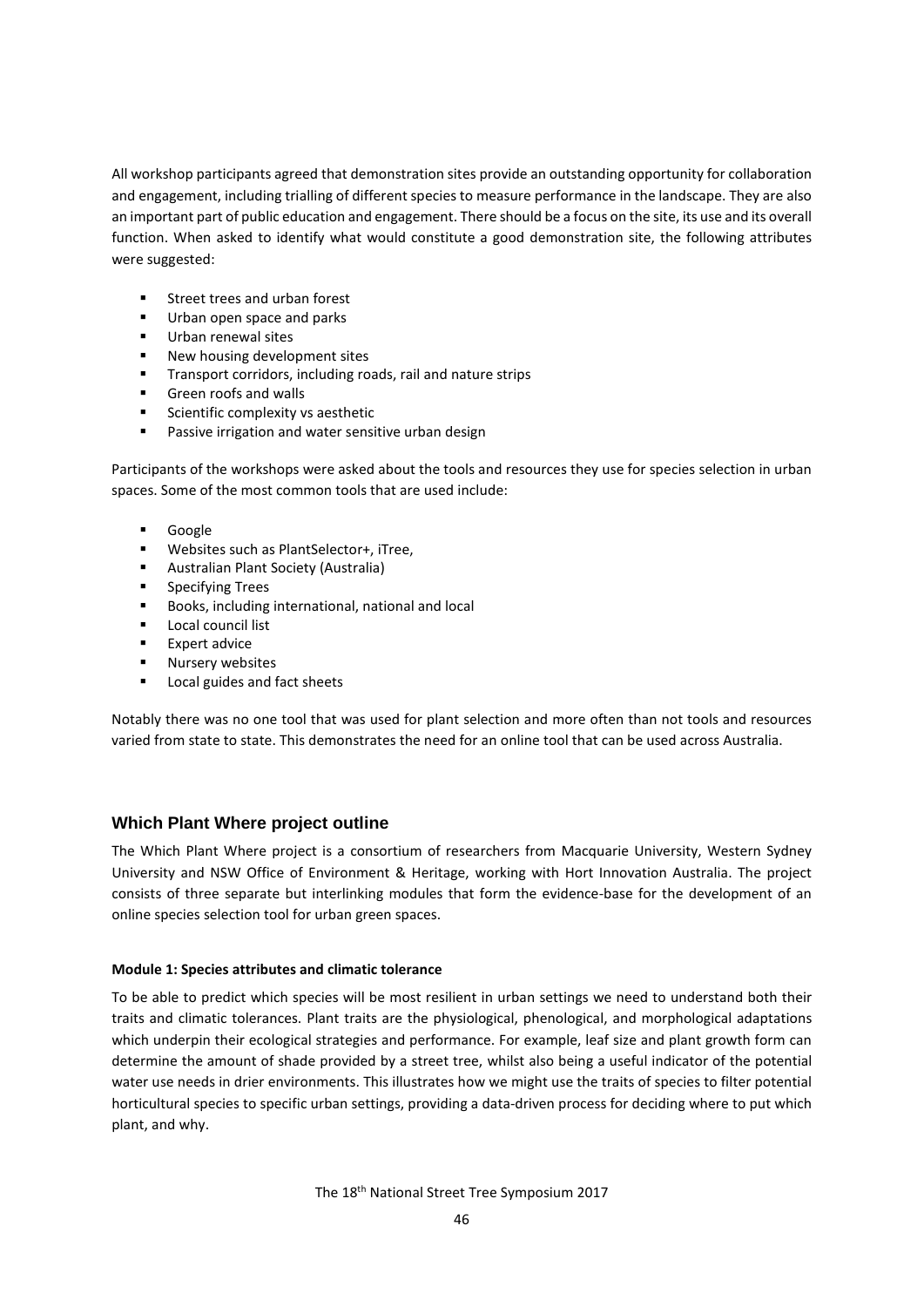It is equally important to understand how the suitability of species may change across different climate zones. Species adapted to warmer, wetter environments may have reduced survivorship or performance in dry or cold environments. We will use bioclimatic and hybrid species distribution/physiological models to understand the extent of the climatic tolerances of species under both current and future climate scenarios. These models use data on the occurrence of species from herbarium collections and, where available, growth trials to build a spatial map of the potential distribution of a species.

#### **Module 2: Successes and failures**

Understanding and learning from past plantings in a variety of environments is critical. We will collate information on successes and failures from urban greening projects from across Australia. We will also develop field testing sites for a range of plant species and environmental conditions. Understanding what contributes to success or failure of urban plantings will enable the identification of good practice for species selection and planting.

### **Module 3: Heat and drought tolerant species and soils**

Plants in urban environments face a range of unique stresses, and thus a thorough understanding of plant tolerance to environmental stresses such as heat and drought is critical for successful urban greening. In this module we will use a systematic screening approach using a combination of glasshouse and field trials for a wide range of species to assess plant species suitability under a variety of environmental and planting conditions and develop a predictive framework based on plant attricutes.

#### **Bringing it all together – development of a Species selection online tool**

The final output of this project will be to create an interactive online tool that will guide species selection for urban plantings across Australia. The tool will build on research data obtained throughout the life of the project in Modules 1, 2 and 3. Stakeholder engagement will ensure that the needs of the end-users are understood and incorporated. The online tool will support decision making for species selection for planting within urban spaces under current and future climates. The tool will include site characteristics and natural distribution, tree appearance, ecosystem services, required management activities, risks and interferences and will also include such things as

- urban site conditions (space, microclimate, soil conditions, water supply and light regime)
- biodiversity and ecosystem services aspect (diversity, native vs exotic, wildlife interactions)
- **•** human requirements (shading, health and wellbeing, management, risk).

The development of this tool will be an important contribution to the facilitation and enhancement of urban green space across Australia, providing multiple benefits for human health, ecosystem services, biodiversity and the liveability of our urban areas.

## **References**

Angry Summer 2016/17: Climate Change Super-charging Extreme Weather by Professor Will Steffen, Andrew Stock, Dr David Alexander and Dr Martin Rice.

Barbosa, A. E., Fernandes, J. N., & David, L. M. (2012). Key issues for sustainable urban stormwater management. Water Research, 46(20), 6787-6798.